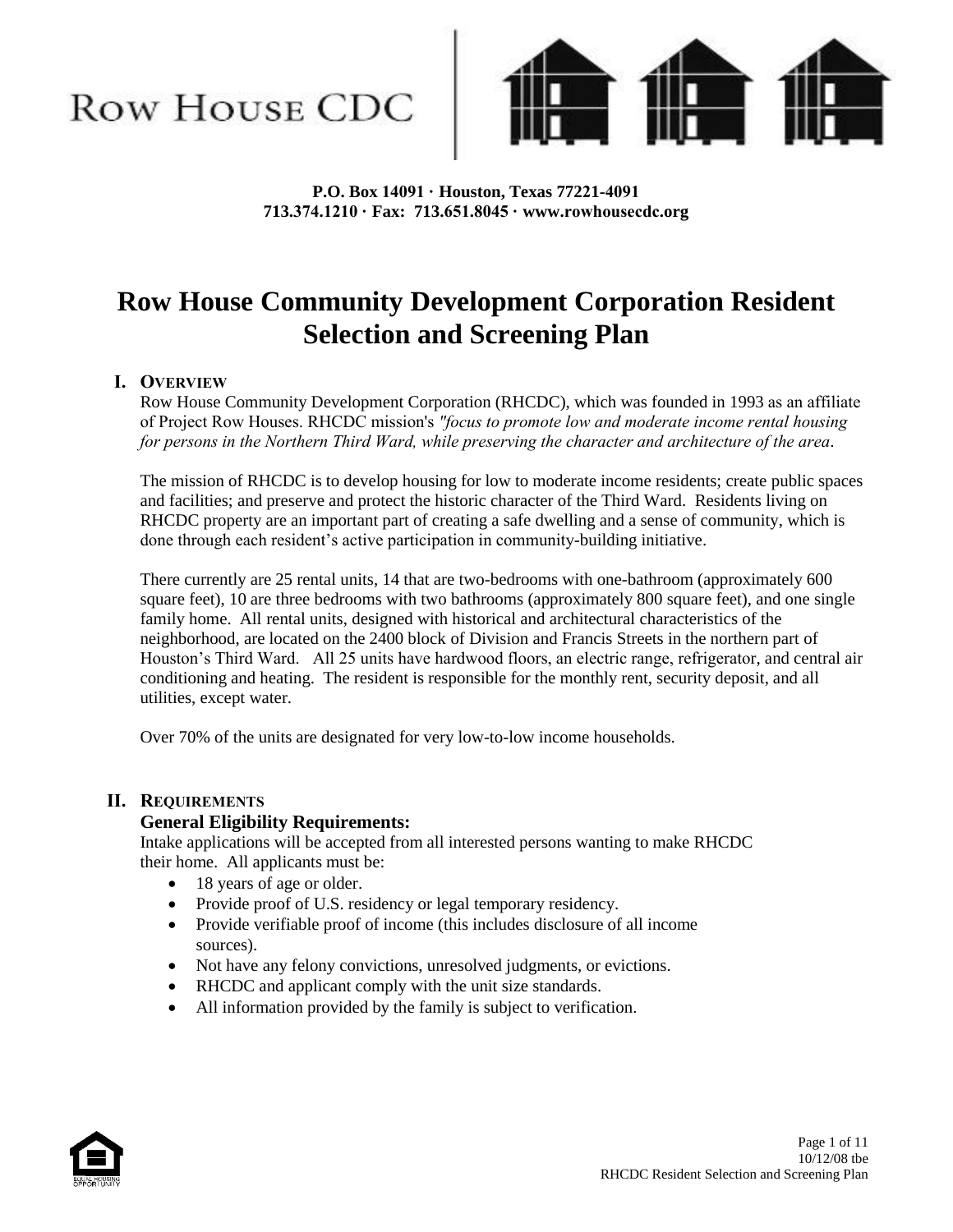Be willing to participate in community building initiatives such as public art projects, neighborhood clean-ups, and be an active attendee of meetings and participate in Residents Council activities.

### **City of Houston HOME (HOME) and Federal Home Loan Bank (FHLB) Program Eligibility Requirements:**

- Meet all above General Eligibility Requirements
- The households annual income does not exceed the current HUD approved income limits.
- The applicant agrees to pay the rent required by the subsidy program under which the applicant will be admitted.
- The unit will be the applicant's only residence.
- Only U.S. citizens or eligible non-citizens may receive assistance under Section 8 programs.
- Applicant must disclose Social Security Numbers for all family members 6 years of age or older.
- All adults in each family must sign an authorization for the release of information prior to receiving assistance and annually thereafter.

# **Social Security Number Requirements:**

Each member of the Applicant's Household 6 years of age or older, **MUST** disclose their Social Security Number or Certify that no Social Security Number has been issued. In cases of a minor, a parent or legal guardian MUST certify for the minor.

If an Applicant certifies to RHCDC that the documentation of a disclosed Social Security Number is not available, the Applicant **MUST** provide the required Social Security Number documentation within 60 days. During this 60-day period, if all other eligibility requirements have been satisfactorily met, the applicant may retain his or her place on the waiting list.

RHCDC may extend the time period for an additional 60 days if the applicant is at least 62 years old and unable to submit the required documentation within the first 60-day period.

Applicants not providing the required documentation may not become a participant in the program for which they have applied. Failure to comply with providing Social Security Number documentation will be grounds for rejection.

#### **III. INCOME**

#### **Income Limits:**

For minimum income, the total gross income per month must meet or exceed 2.65 times the amount of monthly rent. For example, if the monthly rent is \$525, the applicant must have gross monthly income equal to or above \$1391. All income must be verified with the employer and other income sources.

For maximum income, HUD establishes the maximum yearly gross incomes.

The income limits for RHCDC for **HOME Program APPLICANT'S ONLY** will be Extremely Low, Very Low and Low. Applicants with combined incomes that fall below the Very Low and Low Income Limit will only be considered for occupancy for the designated units.

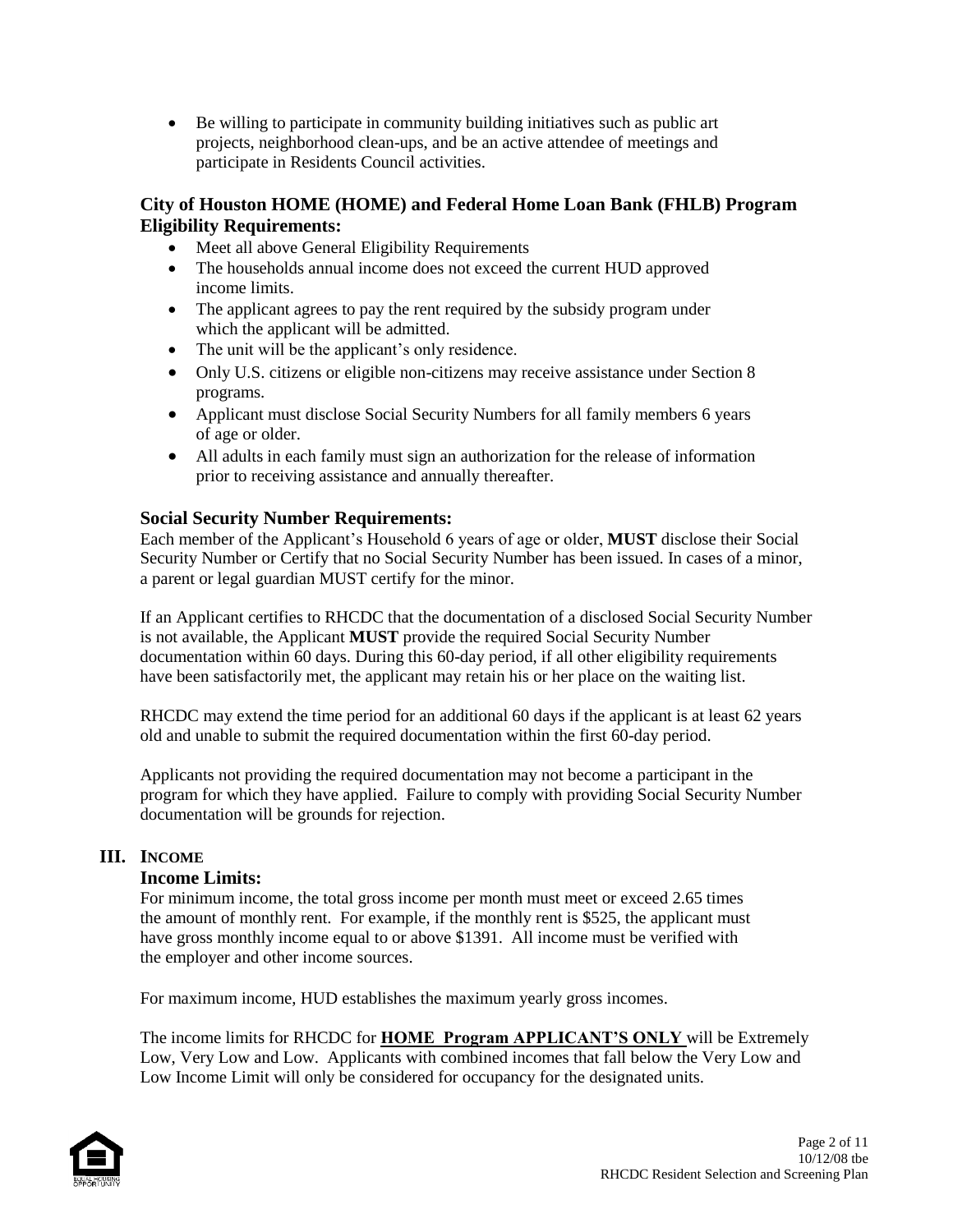# **Income Requirements:**

**HOME AND FHLB PROGRAM APPLICANT'S ONLY** must provide verifiable proof of income (this includes disclosure of all income sources) including but not limited to six recent pay stubs, social security award letters, and child support. Applicants will be required to annually recertify income for all Household members.

# **IV. ACCEPTING INTAKE APPLICATIONS, RENTAL APPLICATIONS, AND WAITING LIST REQUIREMENTS**

# **Accepting Intake Applications:**

RHCDC will accept an intake application from any and all interested persons during normal business hours, except in the event that a notice is posted indicating no intake applications are being accepted. Completed and signed intake applications will place an applicant on the waiting list.

- RHCDC prefers that a written intake application, on the properly prescribed form, be made in person in order to be considered for residency. The intake application may be sent out and returned via email and regular mail. For emailed applications, the date and time received will be when the email is received by RHCDC. For regularly mailed intake applications, the date and time received will be when the regular mail is processed in the RHCDC during normal business hours.
- The intake application must be completed in full, for spaces that do not apply marked N/A, and must be completed by the person(s) seeking the rental unit.
- All applicants must be 18 years and older.
- All applicants, 18 years and older, must complete a separate intake application.

# **Accepting Rental Applications:**

A previously scheduled appointment must be made to complete a rental application. An appointment to complete the rental application is only made with clients that meet all eligibility requirements and there are vacant units to be filled. An appointment may take between 30-45 minutes. To the rental application appointment, the client must bring the application deposit, drivers license/ ID, Social Security card, six most recent pay stubs, most recent tax return if you are

self-employed, SSI, Medicaid, scholarships, etc. award letters of income, and any documentation for other income

- All applicants must be 18 years and older.
- All applicants, 18 years and older, must complete a separate rental application if they are not married.
- All applicants must pay a non-refundable application deposit of \$30 in the form of a cashier's check, check, or money order. There will be a \$15 charge for all NSF checks and may make the applicant ineligible to apply. If the rental application is accepted, the application deposit amount will be put towards the security deposit amount.
- Proof of identity will be required of all applicants (such as valid Drivers License, valid state identification card etc.)

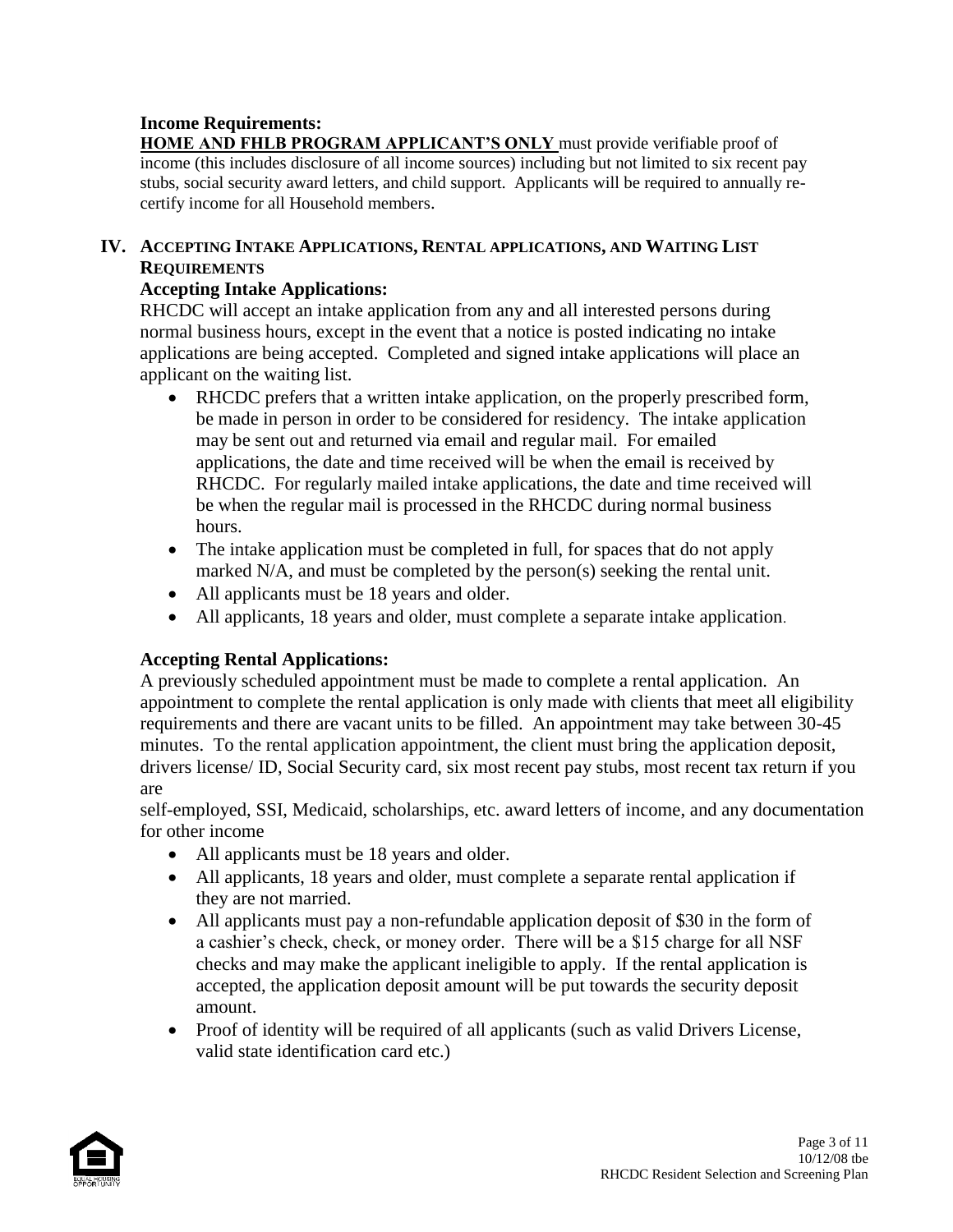- Rental application must be completed in full. The applicant must note information not readily available to the applicant on the rental application form. Applicants will have five (5) calendar days to provide the information if occupancy is expected immediately.
- Management will conduct an Initial Screening Interview during the rental application appointment. Applicants receiving applications in the mail **MUST** contact RHCDC to schedule an Initial Screening Interview.
- If the applicant is unable to complete the rental application, the applicant **MUST** be present to provide the necessary information to the individual assisting in the completion of the rental application form.
	- a. The individual assisting in the completion of the rental application must sign and date the form, indicate it was completed at the direction of the named applicant and provide identification to management.
	- b. Rental application(s) may be mailed to an applicant upon written request. RHCDC will mail or email rental applications if one of the below listed items exist:
		- (1) Applicant is currently residing 50 miles or more from the property **OR**
		- (2) Applicant requests reasonable accommodations due to a physical disability.

**SPECIAL NOTE:** Title II or the American with Disabilities Act of 1990 prohibits discrimination based on disability in programs, services and activities provided or made available by public entities. HUD enforces Title II when it relates to state and local public housing, housing assistance and housing referral.

# **Waiting List Requirements**

An applicant on the waiting list who has not been housed and has met eligibility and screening requirements, and is still interested in housing, constitutes the project's waiting list.

Management will consider all factors in making offers from the record of applications/waiting list to appropriate sized units.

The applicant's name will be placed on the waiting list based on the date and time the intake application is received. RHCDC will maintain the waiting list by bedroom size needs.

RHCDC will also indicate on the waiting list the following about each applicant:

- a. Date and time of receiving intake application
- b. Applicant unit size need
- c. Name of the head of household, mailing address, contact phone numbers, and email addresses
- d. Annual income level (Extremely Low Income, Very Low Income and Low Income)

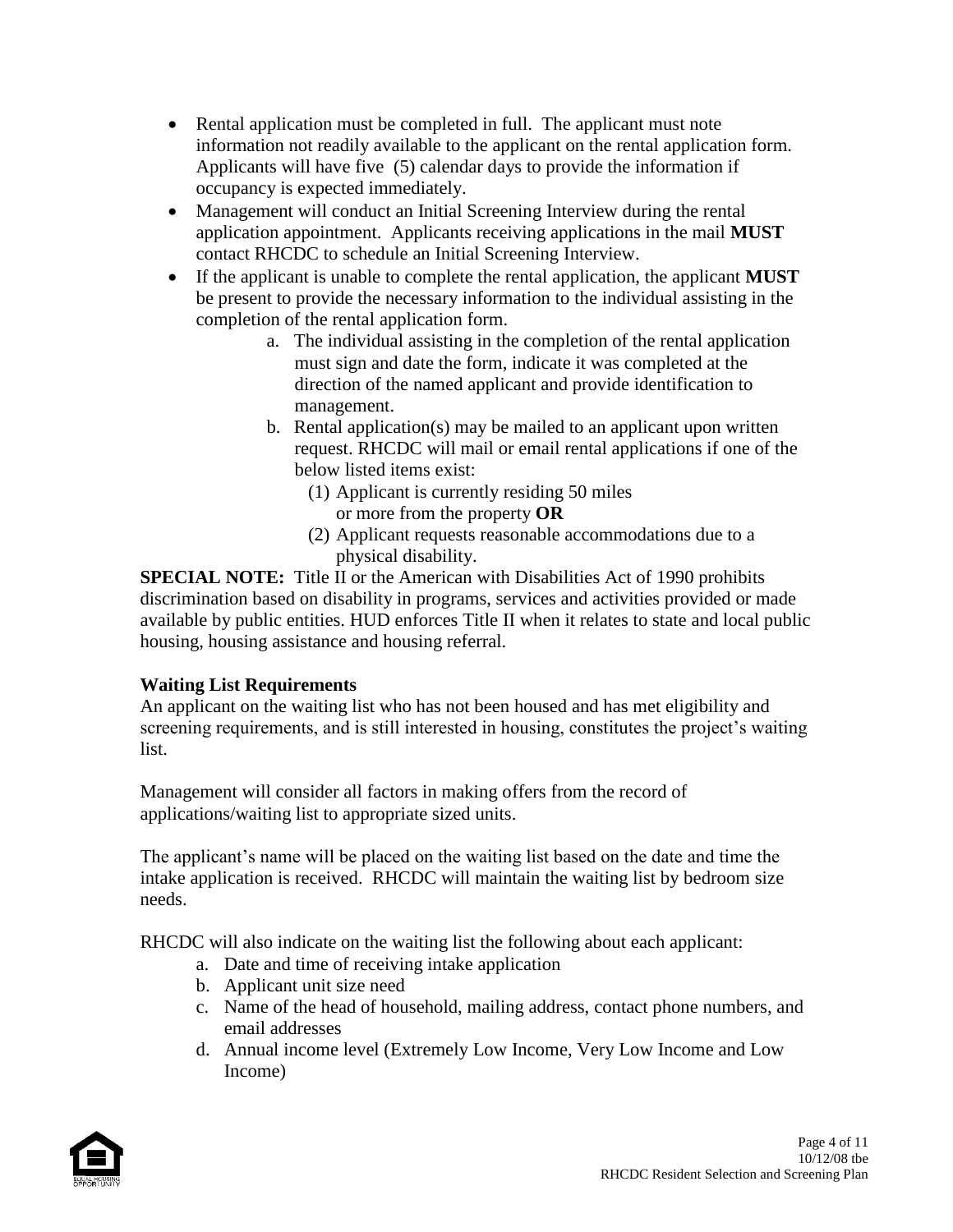- e. Applicants need for an accessible unit
- f. Applicant unit preference type
- g. Comment and contact record information
- h. Action dates for the applicant status, which includes the following:
	- 1. Date applicant was contacted to complete a rental application
	- 2. Date applicant removed from waiting list
	- 3. Date applicant rejected from the waiting list
	- 4. General remarks

**SPECIAL NOTE:** In order to comply with the HOME PROGRAM applicants may be offered units by other than date and time or satisfy federal requirements.

RHCDC will remove an applicants name from the waiting list if one or more of the following reasons:

- a. Applicant no longer meets eligibility requirements for the property or program.
- b. Applicant fails to respond to a phone call, email, or written notice to come in for a rental application appointment within 48 hours unless another follow up deadline is specified by RHCDC.
- c. Applicant fails to respond to a phone call, email, or written notice for a rental application appointment within 48 hours unless another follow up deadline is specified by RHCDC.
- d. Applicant is more than 10 minutes late for the rental application appointment.
- e. Applicant misses the rental application appointment. Appointments can only be rescheduled one time if missed for valid reason.
- f. Applicant is offered and rejects three units in the property.
- g. Mail sent to the applicants address is returned as undeliverable.
- h. Applicant fails to contact the rental office every six months to notify management of their desire to remain in the waiting list and update any contact information if needed.
- V. OFFERING OF UNITS
	- If an Applicant is offered an apartment of appropriate size and type and more than one such apartment vacant, the applicant will be given a choice of the vacant units. If an applicant rejects three available units, the applicant will be removed from the waiting list. Upon receipt of the rental application removal notice, applicants may request in writing to have their rental application reinstated with the new eligibility date of the third rejection.
	- Applicants may reject offers of vacancies without being moved from their place on the waiting list if eligible applicant documents a case of hardship or disabling condition not related to race, color, religion, sex, familiar status, handicap, or national origin. The applicant is willing to move in but is unable to do so at the time of the offer and presents clear evidence of his/her inability to move to management's satisfaction.

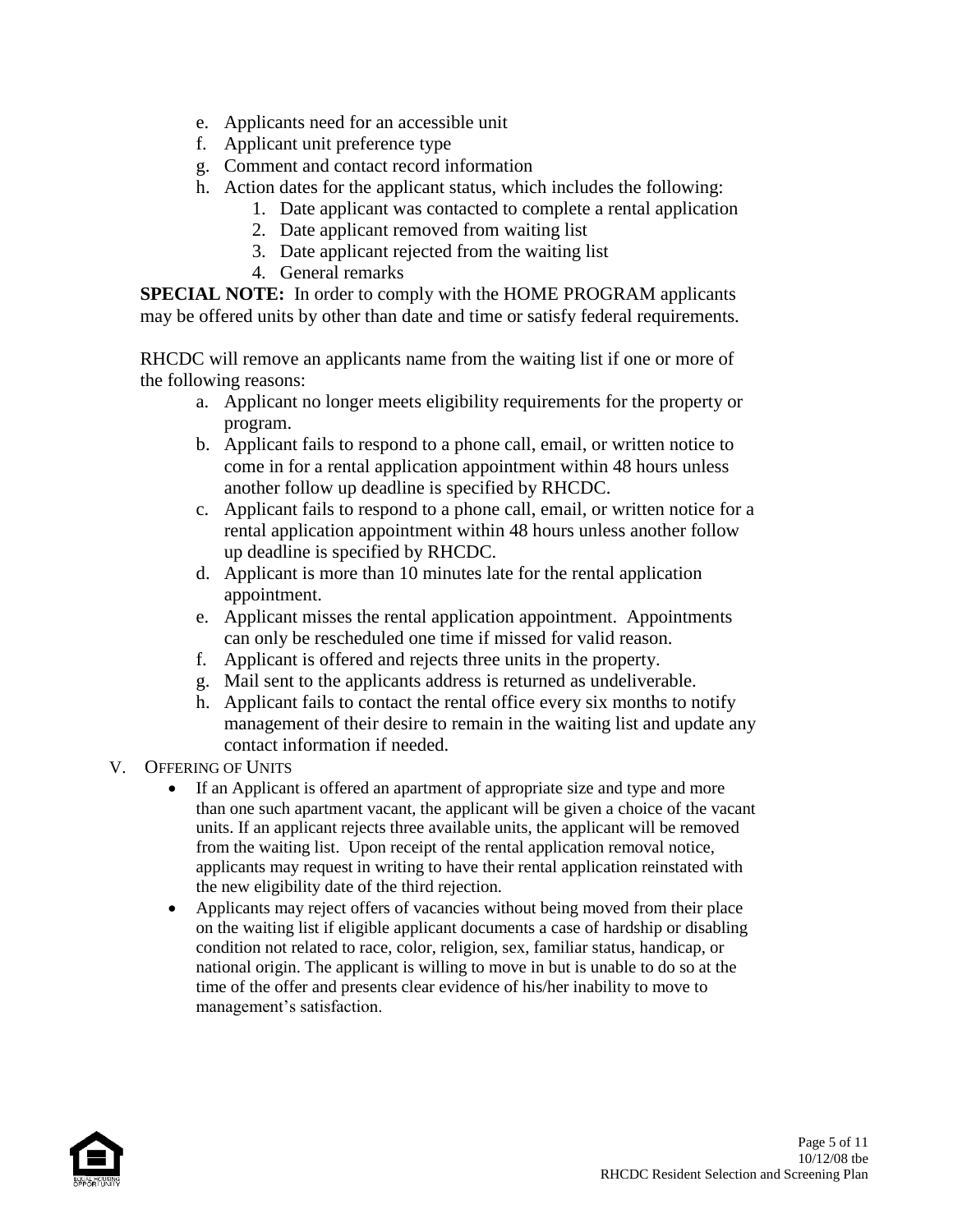### **VI. PREFERENCES**

RHCDC may give preference to some previous participants in the Project Row Houses Young Mothers' Residential Program, artists, existing residents, and displaced households that meet the income requirements.

# **VII. APPLICANT SCREENING CRITERIA**

#### **Screening Guidelines:**

Eligible applicants will be screened, and those who meet the screening criteria will be considered for housing. Those applicants meeting the screening criteria are those:

- a. Who have satisfactory past performances in meeting financial obligations, especially rent.
- b. Who have no record of disturbance of neighbors, destruction of property, living, or housekeeping habits, which adversely affect the health, safety, or welfare of other residents.
- c. Who has not been evicted from a federally assisted housing for drug-related criminal activity, for three years from the date of the eviction.
- d. Who meet the minimum and maximum income requirements.
- e. Who presents no reason for the RHCDC to believe there is reasonable cause that a household members illegal use or a pattern of abuse of illegal use of a drug may interfere with the health, safety, or right to peaceful enjoyment of the premises by other residents.
- f. Who have not been indicated as a lifetime registration requirement under a state sex offender registration program.
- g. Who have not exhibited a reasonable cause for the RHCDC to believe that a household members abuse or pattern of abuse of alcohol interferes with the health, safety, or right to peaceful enjoyment of the premises by other residents.
- h. Whose household has at least one family member that is a citizen, national, or an eligible non-citizen for the HUD program chosen to receive financial assistance.
- i. Who are willing to participate in community building initiatives such as public art projects, neighborhood clean-ups, and be an active attendee of meetings and participate in Residents Council activities.
- j. A criminal background check will be requested for the first year during the application process. RHCDC reserves the right to request a criminal background check for each renewing year. A criminal background check will be requested that confirms the following:
	- I. No household member shall have been convicted of a felony or have been subjected to deferred adjudication for a felony unless at least ten (10) years has elapsed since the date that any deferred adjudication period has been concluded.
	- II. No household member shall have been convicted of a class A or B misdemeanor, unless at least five (5) years has elapsed since the date that incarceration, parole, or deferred adjudication period has concluded, with the exemption of traffic violations.
	- III. No household member shall have ever been convicted of any form of assault of any kind.
	- IV. No household member shall have been convicted for distribution, sale, or manufacturing of any illegal drug, or possession with intent to sell an illegal drug.

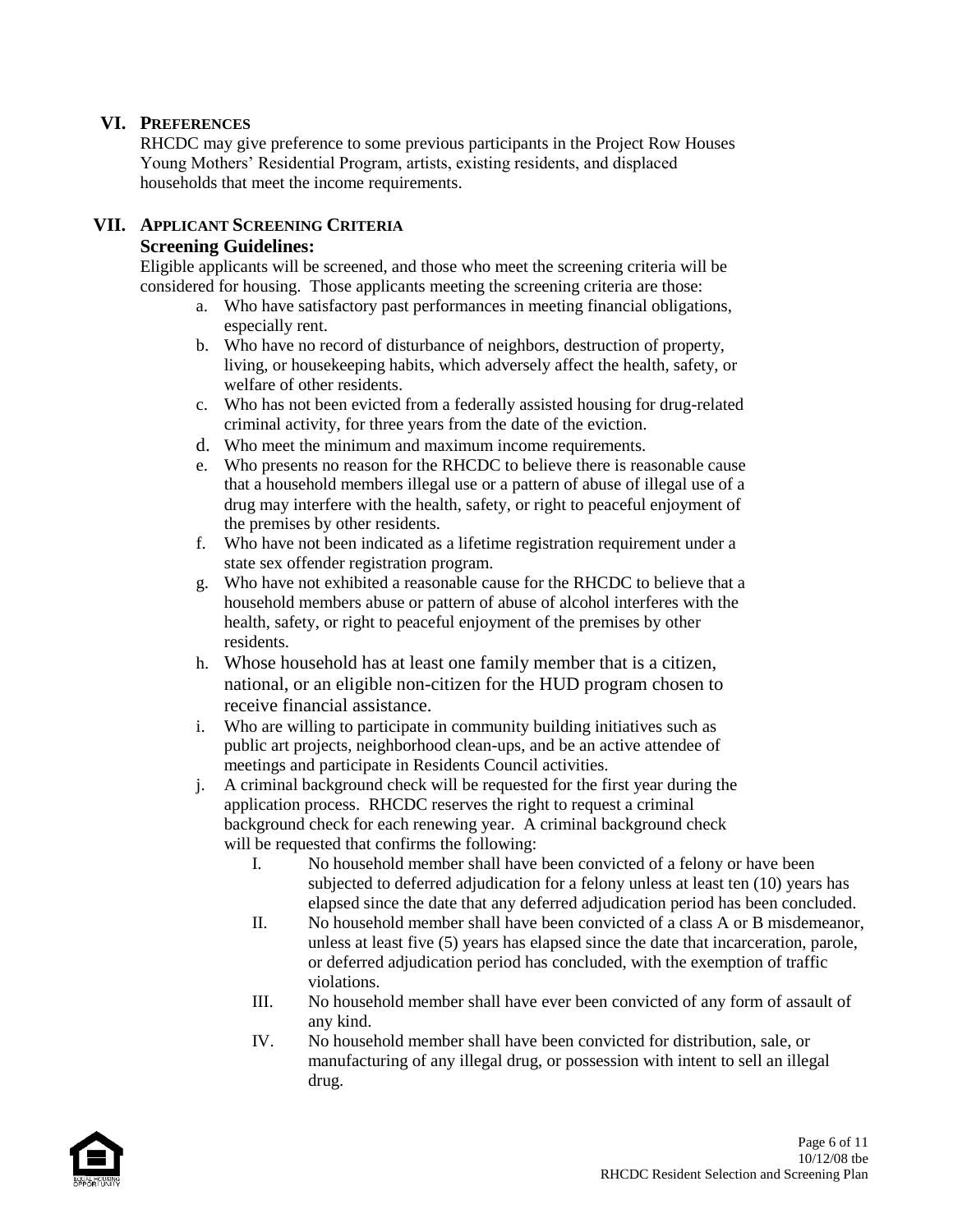**V.** The Executive Director of RHCDC may waive any restriction in this section due to a substantial change in circumstances of the applicant, provided the reason for the waiver is sufficiently documented. A substantial change in circumstance would be documentation that the applicant is not currently illegally using or addicted to any drug or illegal or federally controlled substance. Sufficient documentation may include a letter from a physician or treatment facility or a sworn statement of a leader in a recognized 12-step program such as Alcoholics Anonymous.

**SPECIAL NOTE:** If an applicant has engaged in drug-related criminal activity has successfully completed a supervised drug rehabilitation program or circumstances leading to the eviction mo longer exist, RHCDC will evaluate the circumstances for possible admission.

### **Further Consideration**

In the event of receipt of unfavorable information regarding conduct of the applicant, management will give consideration to the time, nature, and extent of the applicants conduct, and to the factors, which might indicate a reasonable probability of favorable future conduct or financial prospects in determining the eligibility of the applicant. Factors, to be considered in such a case may include the following:

- 1. Evidence of rehabilitation. (**Exception**: In the sale of drugs or certain drug related activity.)
- 2. An indication that the family is likely to improve it's financial situation because it's rent will be lower once the family is admitted to subsidized housing.

# VIII. **REJECTING APPLICANTS**

# **Reasons for Rejection:**

- 1. Is ineligible for occupancy in this particular property.
- 2. Is unable to disclose and document social security numbers for all eligible household members.
- 3. All adult family members 18 years or older do not sign and submit verification consent forms or the authorization for release of information. (9887-9887-A)
- 4. Household's income exceeds HUD's income limits for the designated units available on the property. In such case, applicant will be offered an available unrestricted unit if all other criteria is met.
- 5. Applicant provided false information necessary in the determination of eligibility.
- 6. Household has characteristics that are not appropriate for the specific type of unit available or has a family of a size not appropriate for the unit sizes that are available in this complex.
- 7. Applicant's household does not have any citizens, nationals, or eligible non-citizens to receive financial assistance for the HUD program chosen.
- 8. Applicant does not meet the RHCDC eligibility requirements and/or resident screening criteria.

# **Notification of Rejection:**

1. Applicants will be notified within five business days.

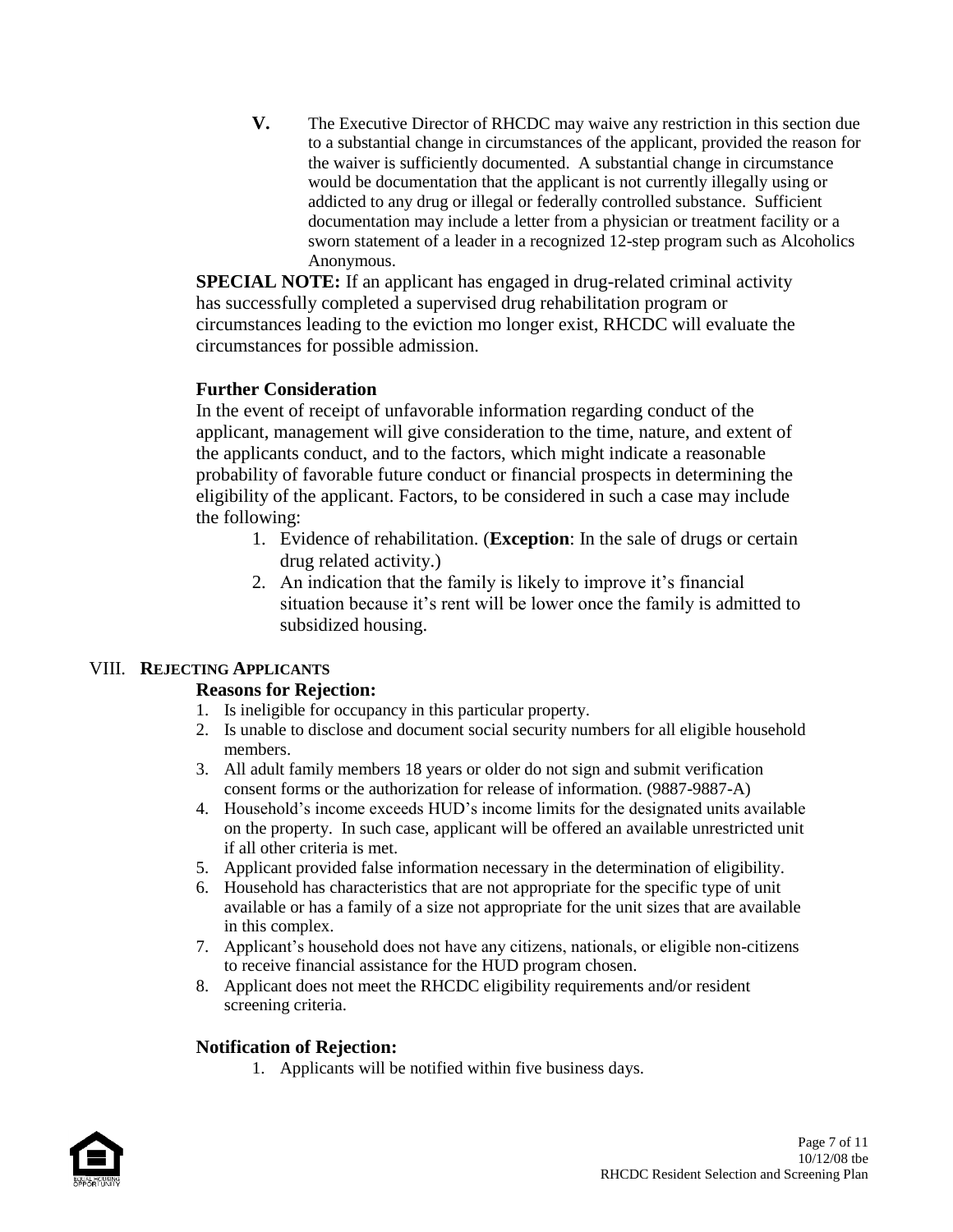- 2. Applicants will be provided the grounds for the rejection.
- 3. Management will notify applicants in writing by first class mail.

#### **IX. OCCUPANCY STANDARDS**

The Occupancy Standards are as follows for the assigning of appropriate bedroom size based on the number of projected family members. **SPECIAL NOTE:** Families requesting larger bedroom sizes **MUST** request the additional bedroom space in writing.

| <b>Family Size</b>  |                |                |
|---------------------|----------------|----------------|
| <b>Bedroom Size</b> | <b>Minimum</b> | <b>Maximum</b> |
|                     | $2*$           |                |
|                     | $\mathbf{z}$   | n              |

\*RHCDC may limit 25% of the two bedroom rental units to family sizes of one and/or elderly individuals.

#### X. **UNIT TRANSFER PROCEDURES**

Residents will be transferred into the next available unit of the appropriate size in the following circumstances **ONLY**:

- Residents unit is uninhabitable.
- Residents requiring an accessible unit.
- Residents requiring a unit transfer for medical reasons.
- Residents must request to transfer to a new unit at least 60 days before the current lease expires.
- The transfer request must be put in writing and signed by all residents on the lease agreement.
- All requests will be handled on a first come first serve basis, availability, and meeting of the eligibility requirements of the requested unit.
- RHCDC may consider transfer requests for residents that have had an increase or decrease to household size.
- A transfer fee would be charged as well as a new security deposit.
- The transfer request must be agreed to in writing by RHCDC.
- **NOTE:** Medical unit transfer will require a statement from a licensed physician or medical facility.

Residents requiring a unit transfer due to over or under housing conditions will be placed on the appropriate size waiting list. Available units will be occupied by alternating from the waiting list between residents and applicants.

#### **XI. NON-DISCRIMINATION POLICIES**

Row House Community Development Corporation is committed to equal opportunity and nondiscrimination in all programs and services, and does not discriminate on the basis of race/ethnicity, color, religion and/or sex (including marital status and/or sexual orientation) national origin, ancestry, age, disability, or veteran status.

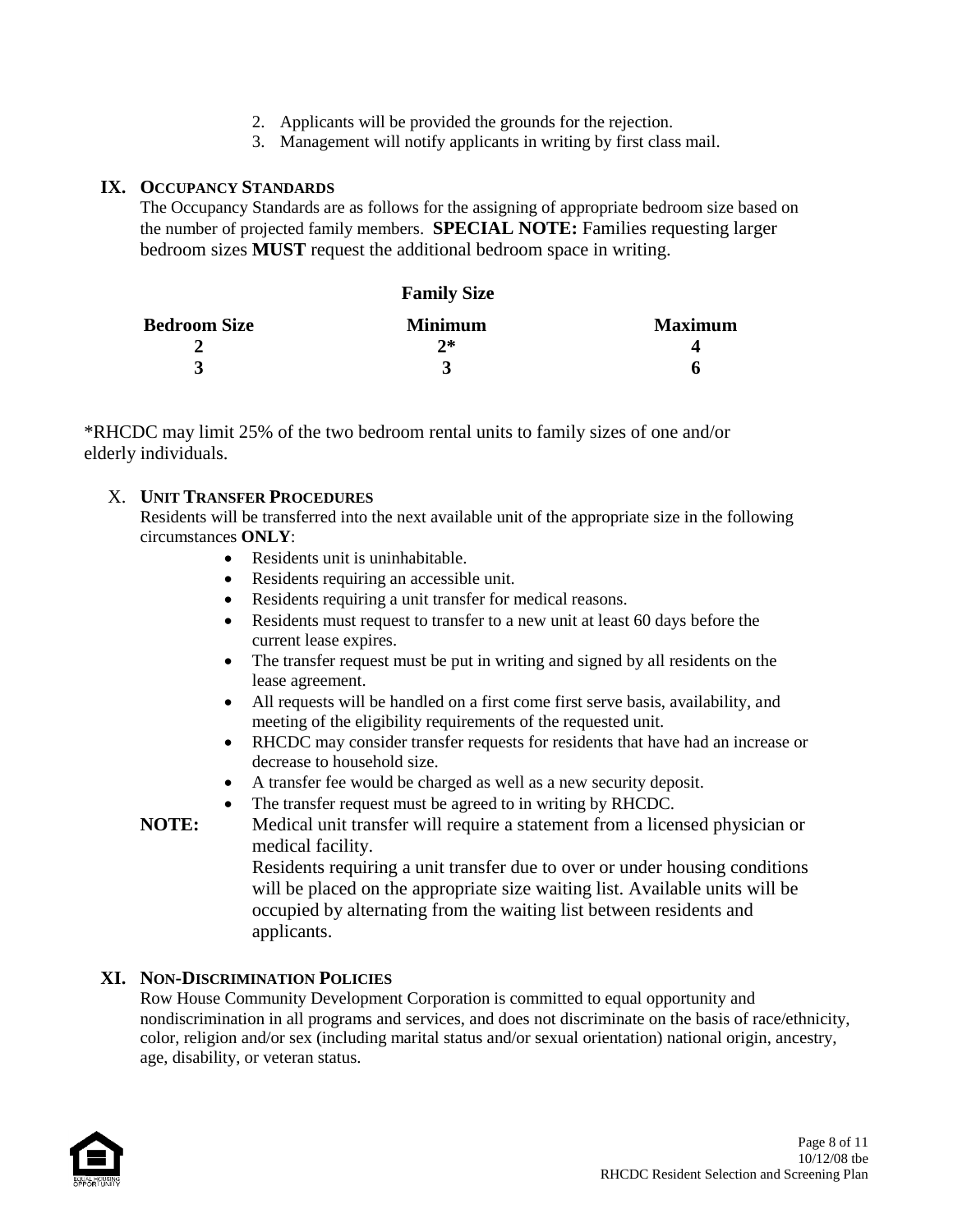# **RHCDC will comply with the following policies:**

#### **Section 504 of the rehabilitation Act of 1973**

Section 504 of the Rehabilitation Act of 1973 prohibits discrimination on the basis of disability in any program activity receiving federal financial assistance from HUD. This Act applies to both Applicants and Residents.

**RHCDC** will comply with the following actions:

- $\triangleright$  Make the property physically accessible as well as operating and administering the property to enable persons with disabilities to have equal access to participate in the program.
- $\triangleright$  Make available effective communications with applications, residents, and the public. Ensure that policies regarding how the property is operated do not adversely affect applicants, residents, and the public.
- $\triangleright$  Make reasonable accommodations to allow applicants with disabilities to meet the requirements of tenancy. This includes admission of assistance animal (s) to person (s) requesting the need of an assistance animal. The approval to admit assistance animal (s) **MUST** be verified by a licensed physician or a medical facility prior to admission.
- $\triangleright$  Make sure that all accessible units meet the requirements of the Uniform Federal Accessibility Standards. Make sure that all accessible units are on an accessible route.

### **The Fair Housing Act Amendments of 1988**

The Fair Housing Act prohibits discrimination in housing and housing related transactions based on race, color, religion, sex, national origin, disability and familial status. It applies to housing, regardless of the presence of federal financial assistance.

# **Title VI of the Civil Rights Act of 1964**

Title VI of the Civil Rights Act of 1964 prohibits discrimination on the basis of race, color, or national origin in any program or activity receiving federal financial assistance from HUD.

#### **Fair Housing and Equal Opportunity Contact Information**

Any applicant/resident who thinks his/her rights have been violated under the Fair Housing and Equal Opportunity laws should contact the HUD Regional Office, Attn. Fair Housing and Equal Opportunity, Post Office Box 2905, Fort Worth Texas 76113, or call toll free 1-800-424-8590.

# **XII. OPENING AND CLOSING OF WAITING LIST**

#### **Closing of Waiting List**

Management will advertise in various media and to community partners of Project Row Houses and RHCDC in the event that the waiting list is closed for an excessive number of applicants on the waiting list.

# **Opening of Waiting List**

Management will advertise in various media and to community partners in the event the waiting list is to re-open after being closed. The advertisement will address the requirements of the prospective applicants in regard to the dates and

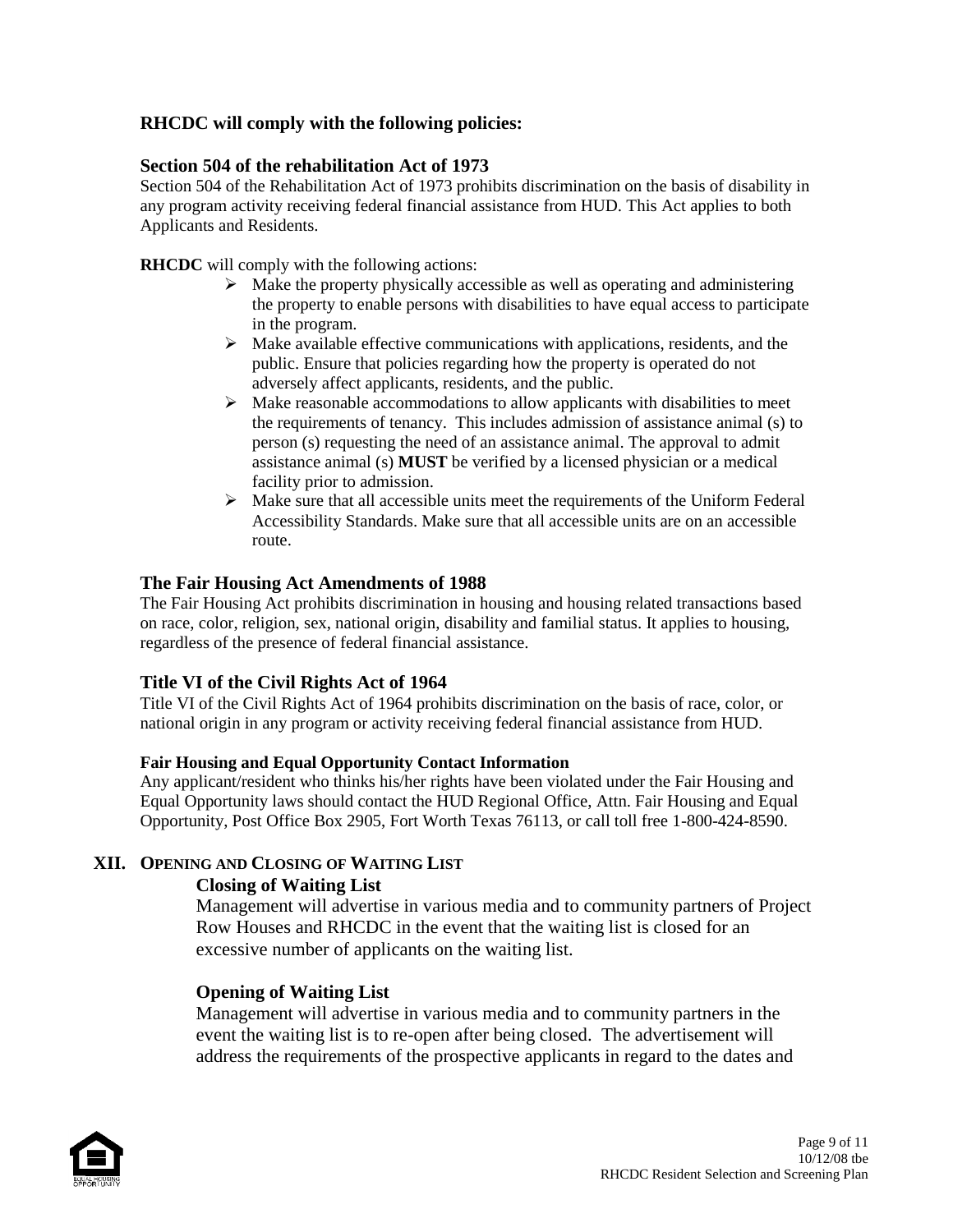times the rental office will be open to accept intake applications and rental applications.

#### XIII. **PRIVACY STATEMENT**

Any information provided to the RHCDC's would only be used to determine eligibility, the recommended unit size, and the amount the resident(s) must pay toward rent, and utilities. The RHCDC will only use this information to assist in managing the property, protect the government's financial interest and to verify the accuracy of the information furnished. This information may be released to appropriate federal, state, and local agencies, when relevant, and to civil, criminal, or regulatory investigators and prosecutors. You must provide all of the information requested. Failure to provide any information may result in a delay or rejection of your eligibility approval.